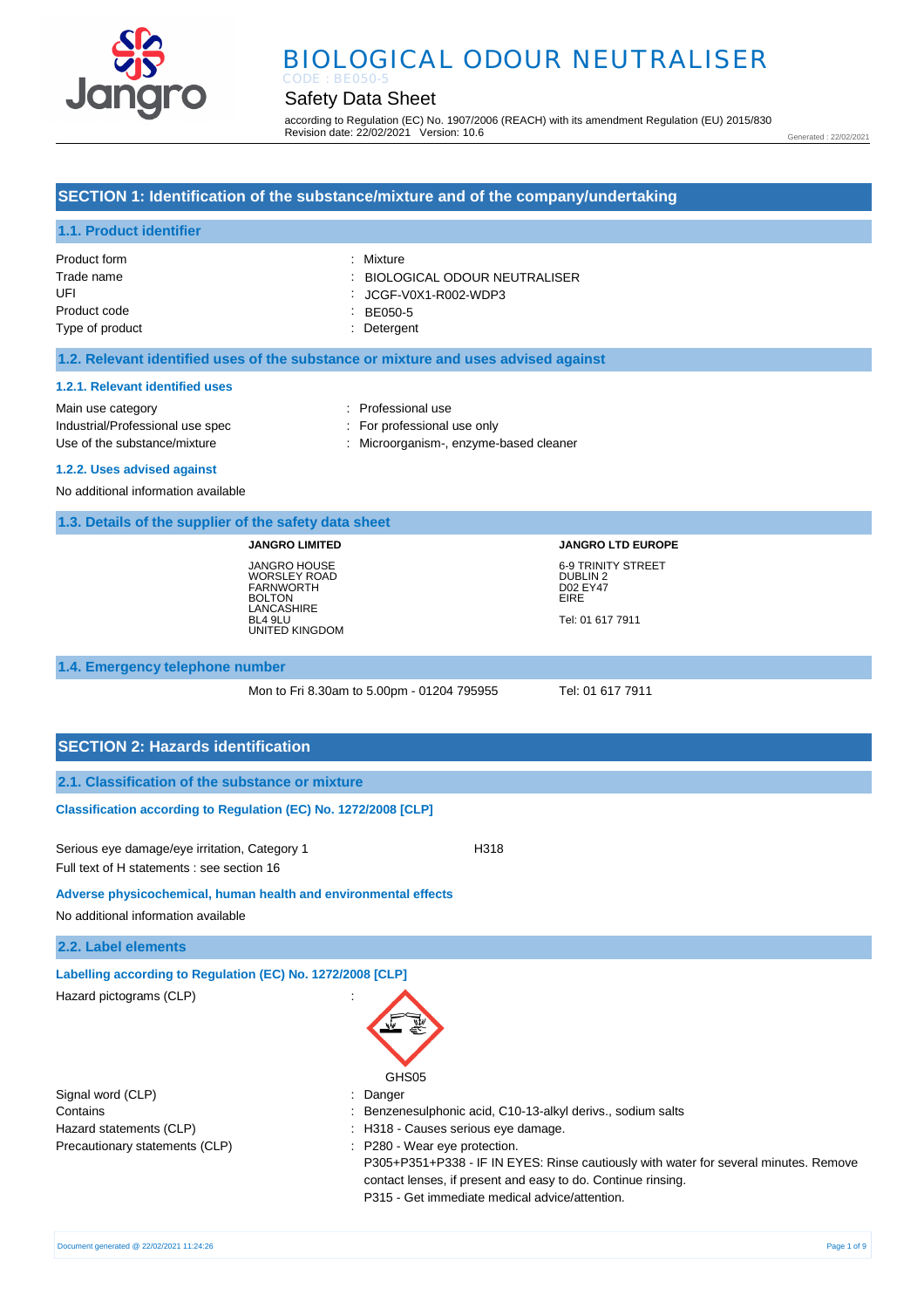## BIOLOGICAL ODOUR NEUTRALISER BE050-5

## Safety Data Sheet

according to Regulation (EC) No. 1907/2006 (REACH) with its amendment Regulation (EU) 2015/830

EUH-statements : EUH208 - Contains 1,2-benzisothiazol-3(2H)-one; 1,2-benzisothiazolin-3-one. May produce an allergic reaction.

## **2.3. Other hazards**

No additional information available

### **SECTION 3: Composition/information on ingredients**

#### **3.1. Substances**

#### Not applicable

### **3.2. Mixtures**

| <b>Name</b>                                                          | <b>Product identifier</b>                                                                               | $\frac{9}{6}$ | <b>Classification according to</b><br><b>Regulation (EC) No.</b><br>1272/2008 [CLP]                                                      |
|----------------------------------------------------------------------|---------------------------------------------------------------------------------------------------------|---------------|------------------------------------------------------------------------------------------------------------------------------------------|
| Benzenesulphonic acid, C10-13-alkyl derivs., sodium<br>salts         | (CAS-No.) 68411-30-3<br>(EC-No.) 270-115-0<br>(REACH-no) 01-2119489428-22                               | $1 - 5$       | Acute Tox. 4 (Oral), H302<br>Skin Irrit. 2, H315<br>Eye Dam. 1, H318                                                                     |
| 2-butoxyethanol; ethyleneglycol monobutyl ether;<br>butyl cellosolve | (CAS-No.) 111-76-2<br>(EC-No.) 203-905-0<br>(EC Index-No.) 603-014-00-0<br>(REACH-no) 01-2119475108-36  | $1 - 5$       | Acute Tox. 4 (Inhalation), H332<br>Acute Tox. 4 (Dermal), H312<br>Acute Tox. 4 (Oral), H302<br>Eye Irrit. 2, H319<br>Skin Irrit. 2, H315 |
| Deceth-7                                                             | (CAS-No.) 68439-45-2                                                                                    | $1 - 5$       | Acute Tox. 4 (Oral), H302<br>Eye Dam. 1, H318                                                                                            |
| Alcohol Alkoxylate                                                   | (CAS-No.) 166736-08-9<br>(REACH-no) Exempt/Polymer                                                      | $1 - 5$       | Acute Tox. 4 (Oral), H302<br>Eye Dam. 1, H318                                                                                            |
| 1,2-benzisothiazol-3(2H)-one; 1,2-benzisothiazolin-3-<br>one         | (CAS-No.) 2634-33-5<br>(EC-No.) 220-120-9<br>(EC Index-No.) 613-088-00-6<br>(REACH-no) 01-2120761540-60 | < 0.1         | Acute Tox. 4 (Oral), H302<br>Skin Irrit. 2, H315<br>Eye Dam. 1, H318<br>Skin Sens. 1, H317<br>Aquatic Acute 1, H400                      |

| <b>Specific concentration limits:</b>                        |                                                                                                         |                                                                        |
|--------------------------------------------------------------|---------------------------------------------------------------------------------------------------------|------------------------------------------------------------------------|
| <b>Name</b>                                                  | <b>Product identifier</b>                                                                               | <b>Specific concentration limits</b>                                   |
| Alcohol Alkoxylate                                           | (CAS-No.) 166736-08-9<br>(REACH-no) Exempt/Polymer                                                      | $(1 < C \le 10)$ Eye Irrit. 2, H319<br>(10 < C < 100) Eye Dam. 1, H318 |
| 1,2-benzisothiazol-3(2H)-one; 1,2-benzisothiazolin-3-<br>one | (CAS-No.) 2634-33-5<br>(EC-No.) 220-120-9<br>(EC Index-No.) 613-088-00-6<br>(REACH-no) 01-2120761540-60 | (0.05 ≤C ≤ 100) Skin Sens. 1, H317                                     |

Full text of H-statements: see section 16

## **SECTION 4: First aid measures**

| 4.1. Description of first aid measures |                                                                                                                                                                                                    |
|----------------------------------------|----------------------------------------------------------------------------------------------------------------------------------------------------------------------------------------------------|
| First-aid measures after inhalation    | : Remove person to fresh air and keep comfortable for breathing.                                                                                                                                   |
| First-aid measures after skin contact  | : Wash skin with plenty of water.                                                                                                                                                                  |
| First-aid measures after eye contact   | : IF IN EYES: Rinse cautiously with water for several minutes. Remove contact lenses, if<br>present and easy to do. Continue rinsing. If eye irritation persists: Get medical<br>advice/attention. |
| First-aid measures after ingestion     | : Give nothing or a little water to drink. Get medical advice/attention if you feel unwell.                                                                                                        |
|                                        |                                                                                                                                                                                                    |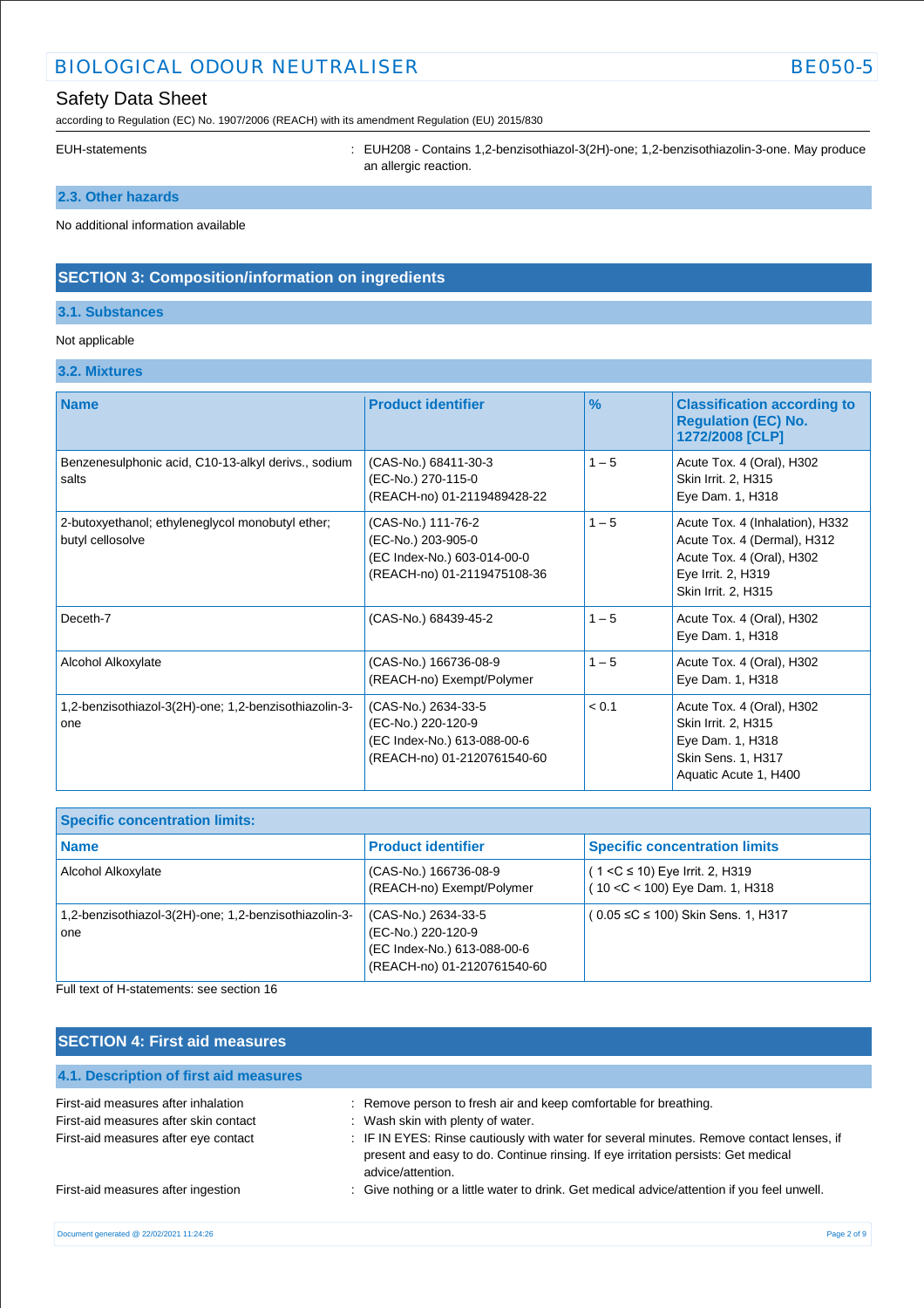## BIOLOGICAL ODOUR NEUTRALISER BE050-5

## Safety Data Sheet

according to Regulation (EC) No. 1907/2006 (REACH) with its amendment Regulation (EU) 2015/830

| 4.2. Most important symptoms and effects, both acute and delayed |                                                                        |  |
|------------------------------------------------------------------|------------------------------------------------------------------------|--|
| Symptoms/effects after skin contact                              | Repeated or prolonged skin contact may cause irritation.               |  |
| Symptoms/effects after eye contact                               | : Causes serious eye damage.                                           |  |
| Symptoms/effects after ingestion                                 | May cause gastrointestinal irritation, nausea, vomiting and diarrhoea. |  |

**4.3. Indication of any immediate medical attention and special treatment needed**

Treat symptomatically.

## **SECTION 5: Firefighting measures**

**5.1. Extinguishing media**

Suitable extinguishing media  $\qquad \qquad : \qquad$  Carbon dioxide. Dry powder. Foam.

### **5.2. Special hazards arising from the substance or mixture**

No additional information available

**5.3. Advice for firefighters**

No additional information available

| <b>SECTION 6: Accidental release measures</b>                                                                         |                                                                                                                |  |
|-----------------------------------------------------------------------------------------------------------------------|----------------------------------------------------------------------------------------------------------------|--|
|                                                                                                                       | 6.1. Personal precautions, protective equipment and emergency procedures                                       |  |
| 6.1.1. For non-emergency personnel<br>Emergency procedures<br>6.1.2. For emergency responders<br>Protective equipment | : Evacuate unnecessary personnel.<br>: Use personal protective equipment as required.                          |  |
| <b>6.2. Environmental precautions</b>                                                                                 |                                                                                                                |  |
| Avoid release to the environment.                                                                                     |                                                                                                                |  |
| 6.3. Methods and material for containment and cleaning up                                                             |                                                                                                                |  |
| For containment<br>Methods for cleaning up                                                                            | Collect spillage.<br>Soak up spills with inert solids, such as clay or diatomaceous earth as soon as possible. |  |
| 6.4. Reference to other sections                                                                                      |                                                                                                                |  |

For further information refer to section 8: "Exposure controls/personal protection". For further information refer to section 13.

| <b>SECTION 7: Handling and storage</b>                                                          |                                                                                                                                                                                                              |  |
|-------------------------------------------------------------------------------------------------|--------------------------------------------------------------------------------------------------------------------------------------------------------------------------------------------------------------|--|
| 7.1. Precautions for safe handling                                                              |                                                                                                                                                                                                              |  |
| Precautions for safe handling<br>Hygiene measures                                               | : Avoid contact with eyes.<br>: Do not eat, drink or smoke when using this product.                                                                                                                          |  |
| 7.2. Conditions for safe storage, including any incompatibilities                               |                                                                                                                                                                                                              |  |
| Technical measures<br>Storage conditions<br>Incompatible products<br>Special rules on packaging | Does not require any specific or particular technical measures.<br>÷<br>: Keep container closed when not in use.<br>Oxidizing agent. Strong acids. Strong bases.<br>÷.<br>: Keep only in original container. |  |
| 7.3. Specific end use(s)                                                                        |                                                                                                                                                                                                              |  |

No additional information available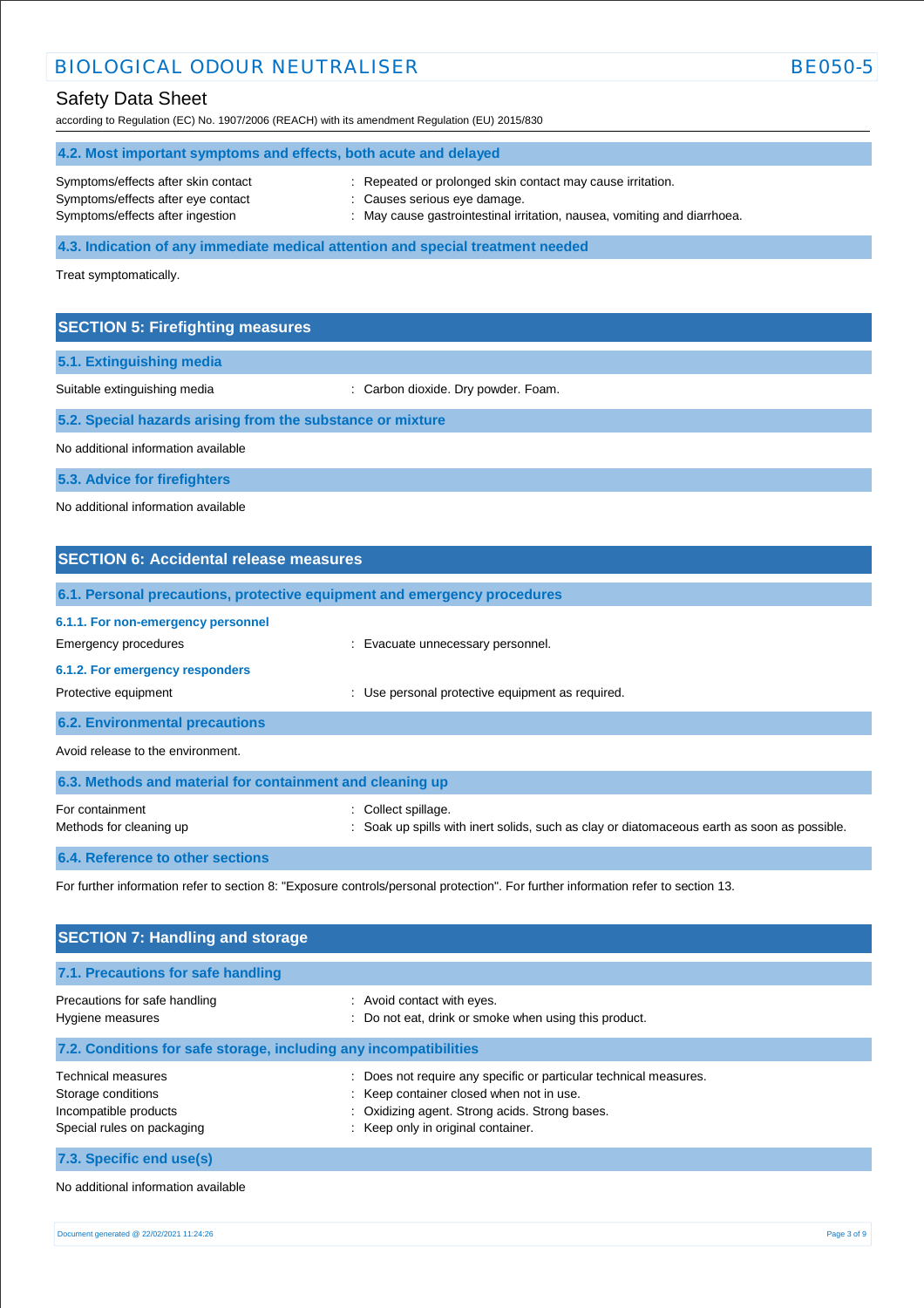## BIOLOGICAL ODOUR NEUTRALISER BEOSO-5

### Safety Data Sheet

according to Regulation (EC) No. 1907/2006 (REACH) with its amendment Regulation (EU) 2015/830

#### **SECTION 8: Exposure controls/personal protection**

#### **8.1. Control parameters**

**8.1.1 National occupational exposure and biological limit values** 

No additional information available

**8.1.2. Recommended monitoring procedures** 

No additional information available

#### **8.1.3. Air contaminants formed**

No additional information available

#### **8.1.4. DNEL and PNEC**

No additional information available

#### **8.1.5. Control banding**

No additional information available

**8.2. Exposure controls**

#### **8.2.1. Appropriate engineering controls**

No additional information available

#### **8.2.2. Personal protection equipment**

#### **Personal protective equipment symbol(s):**



#### **8.2.2.1. Eye and face protection**

| Eye protection:        |  |
|------------------------|--|
| Safety glasses. EN 166 |  |

#### **8.2.2.2. Skin protection**

#### **Skin and body protection:**

Not required for normal conditions of use

#### **Hand protection:**

In case of repeated or prolonged contact wear gloves. Chemical resistant gloves (according to European standard EN 374 or equivalent)

| Other skin protection<br>Materials for protective clothing: |
|-------------------------------------------------------------|
| Not required for normal conditions of use                   |
|                                                             |

#### **8.2.2.3. Respiratory protection**

**Respiratory protection:**

Not required for normal conditions of use

#### **8.2.2.4. Thermal hazards**

No additional information available

#### **8.2.3. Environmental exposure controls**

No additional information available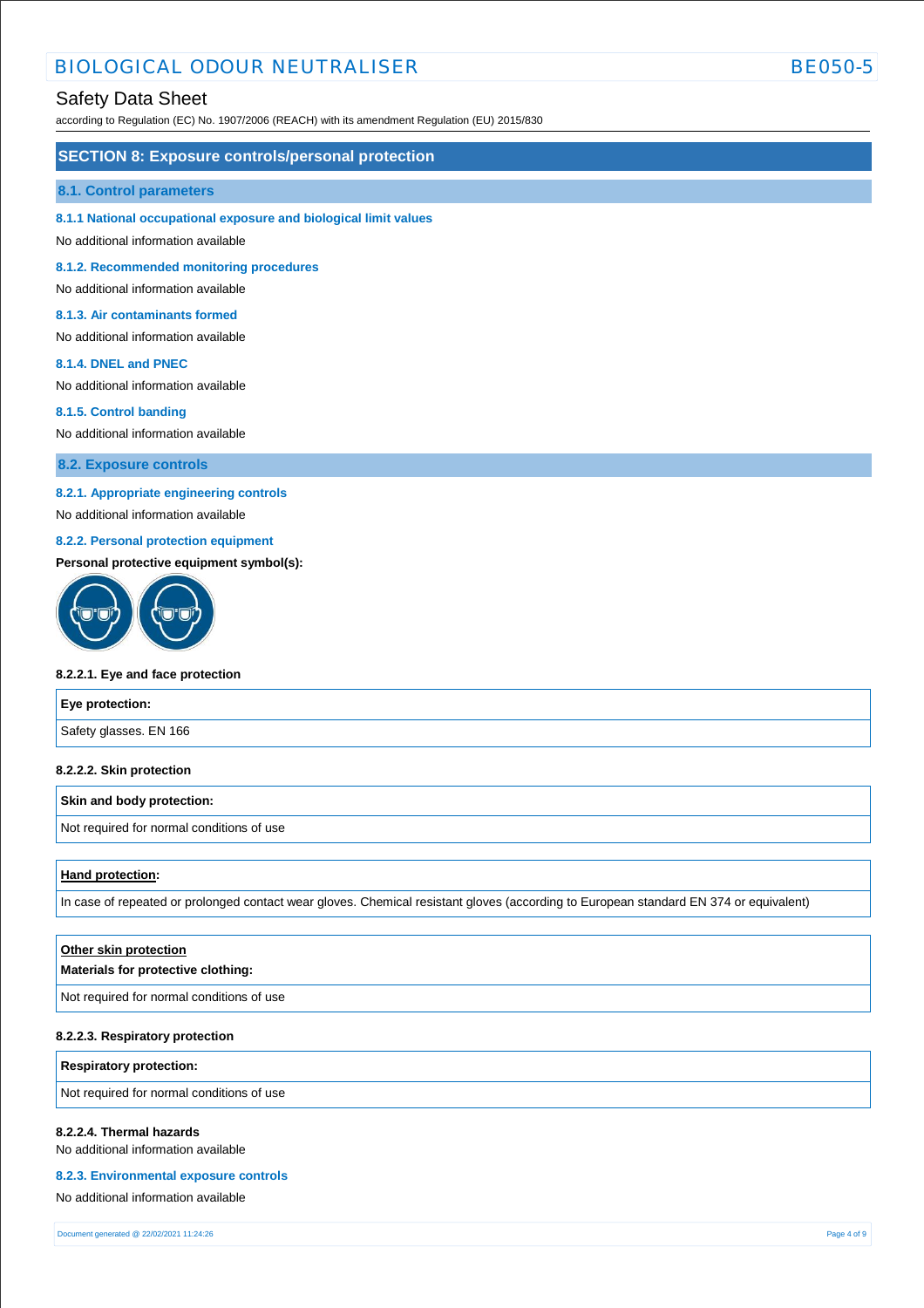## Safety Data Sheet

according to Regulation (EC) No. 1907/2006 (REACH) with its amendment Regulation (EU) 2015/830

| <b>SECTION 9: Physical and chemical properties</b>                                                                                                                                                                                                                                                                                                                                                                                                                         |                                                                                                                                                                                                                                                                                                                                                                                                             |  |
|----------------------------------------------------------------------------------------------------------------------------------------------------------------------------------------------------------------------------------------------------------------------------------------------------------------------------------------------------------------------------------------------------------------------------------------------------------------------------|-------------------------------------------------------------------------------------------------------------------------------------------------------------------------------------------------------------------------------------------------------------------------------------------------------------------------------------------------------------------------------------------------------------|--|
| 9.1. Information on basic physical and chemical properties                                                                                                                                                                                                                                                                                                                                                                                                                 |                                                                                                                                                                                                                                                                                                                                                                                                             |  |
| Physical state<br>Appearance<br>Colour<br>Odour<br>Odour threshold<br>рH<br>Relative evaporation rate (butylacetate=1)<br>Melting point<br>Freezing point<br>Boiling point<br>Flash point<br>Auto-ignition temperature<br>Decomposition temperature<br>Flammability (solid, gas)<br>Vapour pressure<br>Relative vapour density at 20 °C<br>Relative density<br>Solubility<br>Partition coefficient n-octanol/water (Log Pow)<br>Viscosity, kinematic<br>Viscosity, dynamic | : Liquid<br>: Liquid.<br>: white.<br>: lemon-like.<br>: No data available<br>: 7<br>: No data available<br>: No data available<br>: No data available<br>: $\geq 100$ °C<br>: No data available<br>: No data available<br>No data available<br>: No data available<br>: No data available<br>: No data available<br>Miscible with water.<br>: No data available<br>: No data available<br>No data available |  |
| <b>Explosive properties</b><br>Oxidising properties<br><b>Explosive limits</b>                                                                                                                                                                                                                                                                                                                                                                                             | No data available<br>: No data available<br>: No data available                                                                                                                                                                                                                                                                                                                                             |  |

#### **9.2. Other information**

No additional information available

## **SECTION 10: Stability and reactivity**

#### **10.1. Reactivity**

The product is non-reactive under normal conditions of use, storage and transport.

#### **10.2. Chemical stability**

Stable under normal conditions.

**10.3. Possibility of hazardous reactions**

No dangerous reactions known under normal conditions of use.

**10.4. Conditions to avoid**

None under recommended storage and handling conditions (see section 7).

**10.5. Incompatible materials**

Strong acids. Strong bases.

**10.6. Hazardous decomposition products**

Under normal conditions of storage and use, hazardous decomposition products should not be produced.

## **SECTION 11: Toxicological information**

#### **11.1 Information on toxicological effects**

Acute toxicity (oral) **interval** to the control of the control of the control of the control of the control of the control of the control of the control of the control of the control of the control of the control of the co Acute toxicity (dermal) **and in the case of the contract of the contract of the contract of the contract of the contract of the contract of the contract of the contract of the contract of the contract of the contract of th** 

Document generated @ 22/02/2021 11:24:26 Page 5 of 9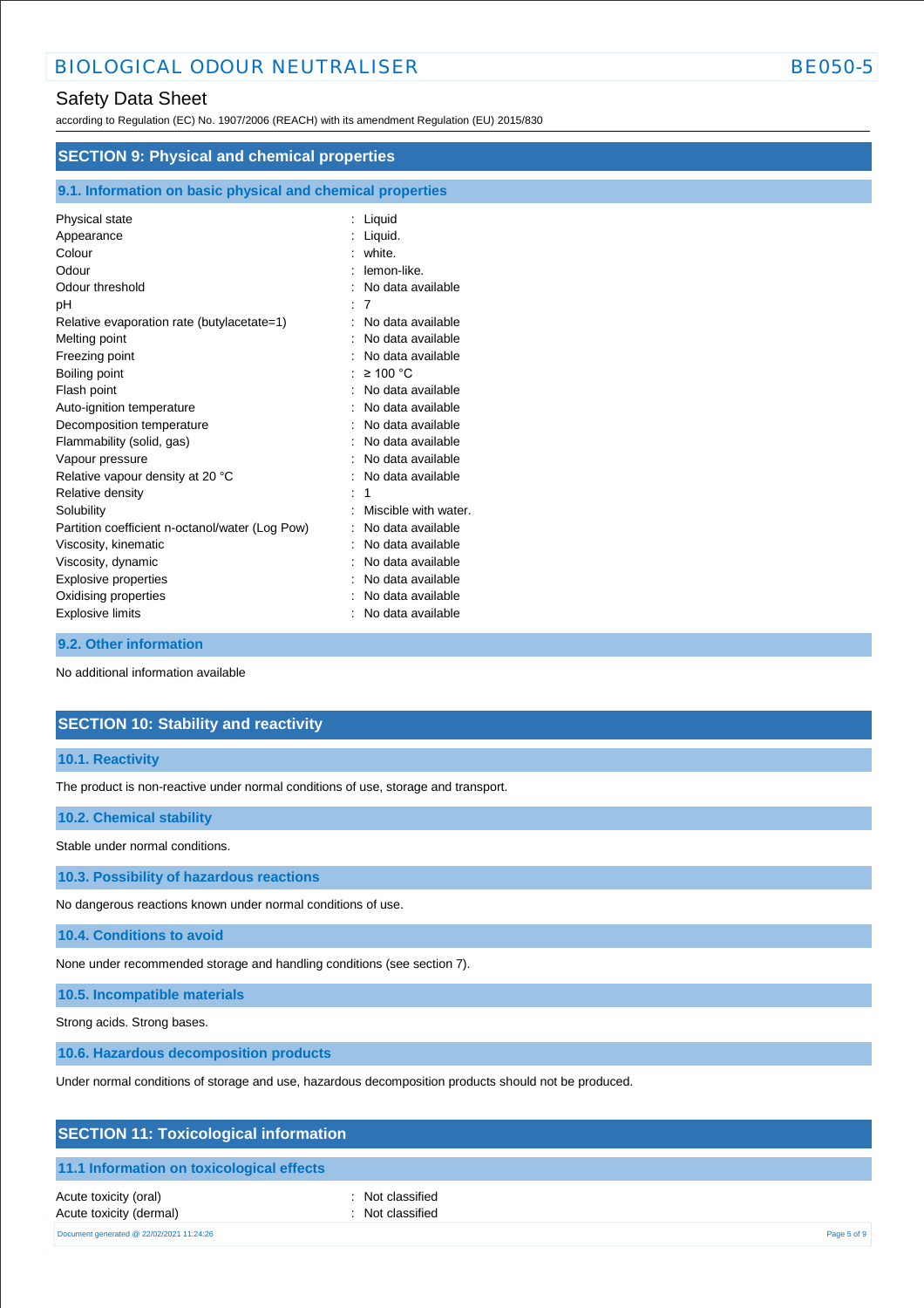according to Regulation (EC) No. 1907/2006 (REACH) with its amendment Regulation (EU) 2015/830

| : Not classified                      |
|---------------------------------------|
| : Not classified<br>pH: 7             |
| : Causes serious eye damage.<br>pH: 7 |
| : Not classified                      |
| : Not classified                      |
| : Not classified                      |
| : Not classified                      |
| : Not classified                      |
| : Not classified                      |
| : Not classified                      |
|                                       |

**SECTION 12: Ecological information**

| 12.1. Toxicity                                                         |                    |  |  |  |  |
|------------------------------------------------------------------------|--------------------|--|--|--|--|
| Hazardous to the aquatic environment, short-term<br>(acute)            | : Not classified   |  |  |  |  |
| Hazardous to the aquatic environment, long-term<br>(chronic)           | : Not classified   |  |  |  |  |
| Benzenesulphonic acid, C10-13-alkyl derivs., sodium salts (68411-30-3) |                    |  |  |  |  |
| LC50 - Fish [1]                                                        | 1.67 mg/l          |  |  |  |  |
| EC50 - Other aquatic organisms [1]                                     | 2.9 mg/l waterflea |  |  |  |  |
| EC50 - Other aquatic organisms [2]                                     | 127.9 mg/l         |  |  |  |  |
|                                                                        |                    |  |  |  |  |
| Alcohol Alkoxylate (166736-08-9)                                       |                    |  |  |  |  |
| LC50 - Fish [1]                                                        | $10 - 100$ mg/l    |  |  |  |  |
| EC50 - Crustacea [1]                                                   | $10 - 100$ mg/l    |  |  |  |  |
| ErC50 other aquatic plants                                             | $10 - 100$ mg/l    |  |  |  |  |
| 12.2. Persistence and degradability                                    |                    |  |  |  |  |
| No additional information available                                    |                    |  |  |  |  |
| 12.3. Bioaccumulative potential                                        |                    |  |  |  |  |
| Benzenesulphonic acid, C10-13-alkyl derivs., sodium salts (68411-30-3) |                    |  |  |  |  |
| Partition coefficient n-octanol/water (Log Pow)                        | 3.32               |  |  |  |  |
| 12.4. Mobility in soil                                                 |                    |  |  |  |  |
| No additional information available                                    |                    |  |  |  |  |
| 12.5. Results of PBT and vPvB assessment                               |                    |  |  |  |  |
| No additional information available                                    |                    |  |  |  |  |
| 12.6. Other adverse effects                                            |                    |  |  |  |  |
| No additional information available                                    |                    |  |  |  |  |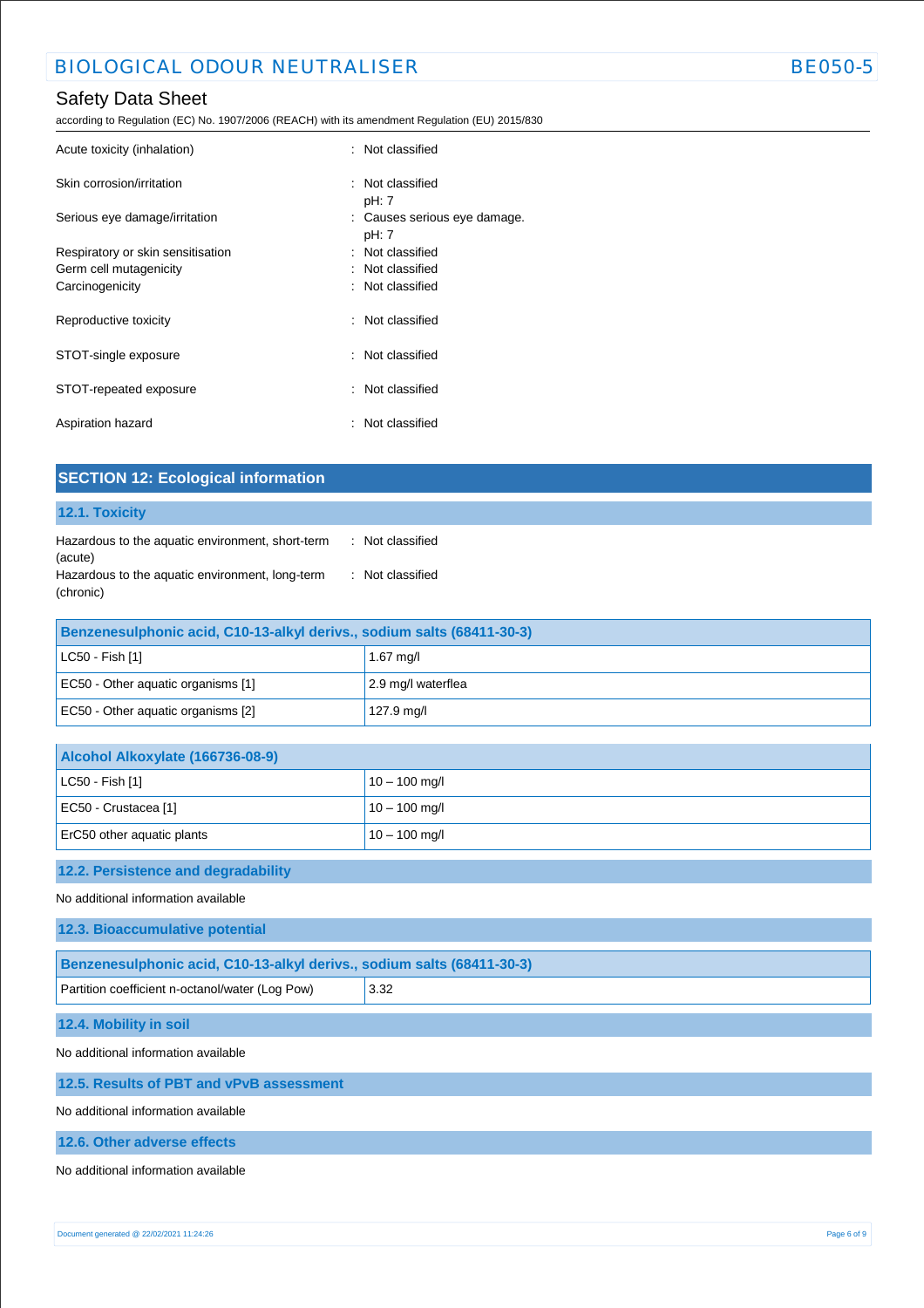## BIOLOGICAL ODOUR NEUTRALISER BE050-5

## Safety Data Sheet

according to Regulation (EC) No. 1907/2006 (REACH) with its amendment Regulation (EU) 2015/830

| <b>SECTION 13: Disposal considerations</b>                                                                                                      |                                                                                       |
|-------------------------------------------------------------------------------------------------------------------------------------------------|---------------------------------------------------------------------------------------|
| 13.1. Waste treatment methods                                                                                                                   |                                                                                       |
| No additional information available                                                                                                             |                                                                                       |
| <b>SECTION 14: Transport information</b>                                                                                                        |                                                                                       |
| In accordance with ADR / IMDG / IATA                                                                                                            |                                                                                       |
| 14.1 UN number                                                                                                                                  |                                                                                       |
| UN-No. (ADR)<br>UN-No. (IMDG)<br>UN-No. (IATA)                                                                                                  | Not applicable<br>Not applicable<br>: Not applicable                                  |
| 14.2. UN proper shipping name                                                                                                                   |                                                                                       |
| Proper Shipping Name (ADR)<br>Proper Shipping Name (IMDG)<br>Proper Shipping Name (IATA)                                                        | Not applicable<br>$\ddot{\phantom{a}}$<br>Not applicable<br>: Not applicable          |
| 14.3. Transport hazard class(es)                                                                                                                |                                                                                       |
| ADR<br>Transport hazard class(es) (ADR)<br><b>IMDG</b><br>Transport hazard class(es) (IMDG)<br><b>IATA</b><br>Transport hazard class(es) (IATA) | : Not applicable<br>: Not applicable<br>: Not applicable                              |
| 14.4. Packing group                                                                                                                             |                                                                                       |
| Packing group (ADR)<br>Packing group (IMDG)<br>Packing group (IATA)                                                                             | Not applicable<br>Not applicable<br>Not applicable                                    |
| <b>14.5. Environmental hazards</b>                                                                                                              |                                                                                       |
| Dangerous for the environment<br>Marine pollutant<br>Other information                                                                          | ÷<br>No<br>No<br>$\ddot{\phantom{a}}$<br>No supplementary information available<br>t. |
| 14.6. Special precautions for user                                                                                                              |                                                                                       |

**Overland transport** No data available **Transport by sea** No data available **Air transport** No data available

**14.7. Transport in bulk according to Annex II of Marpol and the IBC Code**

Not applicable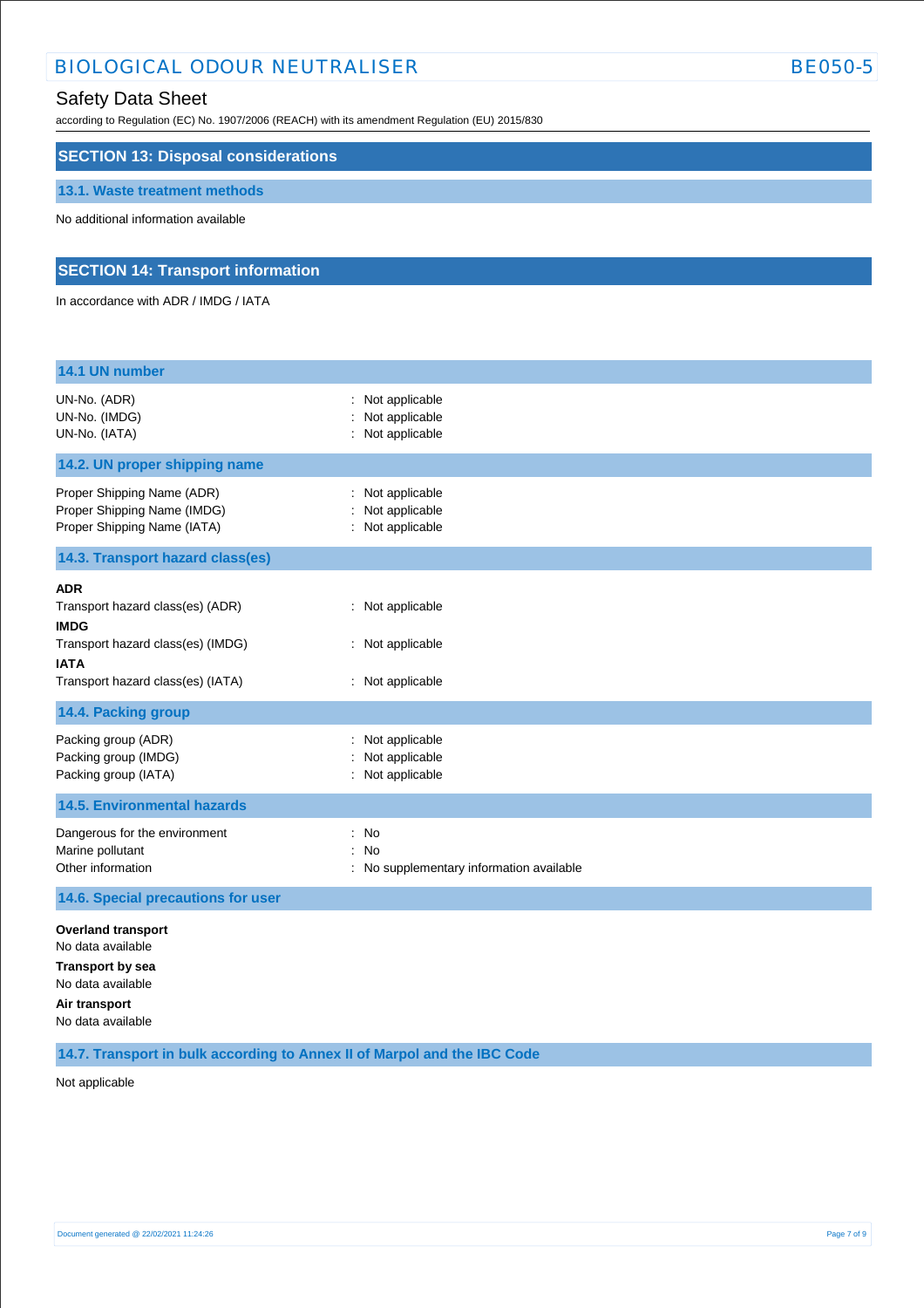## BIOLOGICAL ODOUR NEUTRALISER BEOSO-5

## Safety Data Sheet

according to Regulation (EC) No. 1907/2006 (REACH) with its amendment Regulation (EU) 2015/830

#### **SECTION 15: Regulatory information**

**15.1. Safety, health and environmental regulations/legislation specific for the substance or mixture**

#### **15.1.1. EU-Regulations**

Contains no REACH substances with Annex XVII restrictions

Contains no substance on the REACH candidate list

Contains no REACH Annex XIV substances

Contains no substance subject to Regulation (EU) No 649/2012 of the European Parliament and of the Council of 4 July 2012 concerning the export and import of hazardous chemicals.

Contains no substance subject to Regulation (EU) No 2019/1021 of the European Parliament and of the Council of 20 June 2019 on persistent organic pollutants

Allergenic fragrances > 0,01%:

D-LIMONENE **CITRAL** LINALOOL **CITRONELLOL GERANIOL** 

Detergent Regulation (648/2004/EC): Labelling of contents:

| <b>Component</b>                                                   | $\%$    |
|--------------------------------------------------------------------|---------|
| anionic surfactants, non-ionic surfactants, EDTA and salts thereof | $< 5\%$ |
| 1,2-benzisothiazol-3(2H)-one; 1,2-benzisothiazolin-3-one           |         |
| perfumes                                                           |         |
| D-LIMONENE                                                         |         |
| <b>CITRAL</b>                                                      |         |
| <b>LINALOOL</b>                                                    |         |
| <b>CITRONELLOL</b>                                                 |         |
| <b>GERANIOL</b>                                                    |         |

#### **15.1.2. National regulations**

**United Kingdom** British National Regulations : Commission Regulation (EU) 2015/830 of 28 May 2015 amending Regulation (EC) No 1907/2006 of the European Parliament and of the Council on the Registration, Evaluation, Authorisation and Restriction of Chemicals (REACH). Classification Labelling Packaging Regulation; Regulation (EC) No 1272/2008. Detergent Regulation (648/2004/EC).

#### **15.2. Chemical safety assessment**

No additional information available

### **SECTION 16: Other information**

| Full text of H- and EUH-statements: |                                                                 |  |  |  |
|-------------------------------------|-----------------------------------------------------------------|--|--|--|
| Acute Tox. 4 (Dermal)               | Acute toxicity (dermal), Category 4                             |  |  |  |
| Acute Tox. 4 (Inhalation)           | Acute toxicity (inhal.), Category 4                             |  |  |  |
| Acute Tox. 4 (Oral)                 | Acute toxicity (oral), Category 4                               |  |  |  |
| Aquatic Acute 1                     | Hazardous to the aquatic environment - Acute Hazard, Category 1 |  |  |  |
| Eye Dam. 1                          | Serious eye damage/eye irritation, Category 1                   |  |  |  |
| Eye Irrit. 2                        | Serious eye damage/eye irritation, Category 2                   |  |  |  |

Document generated @ 22/02/2021 11:24:26 Page 8 of 9